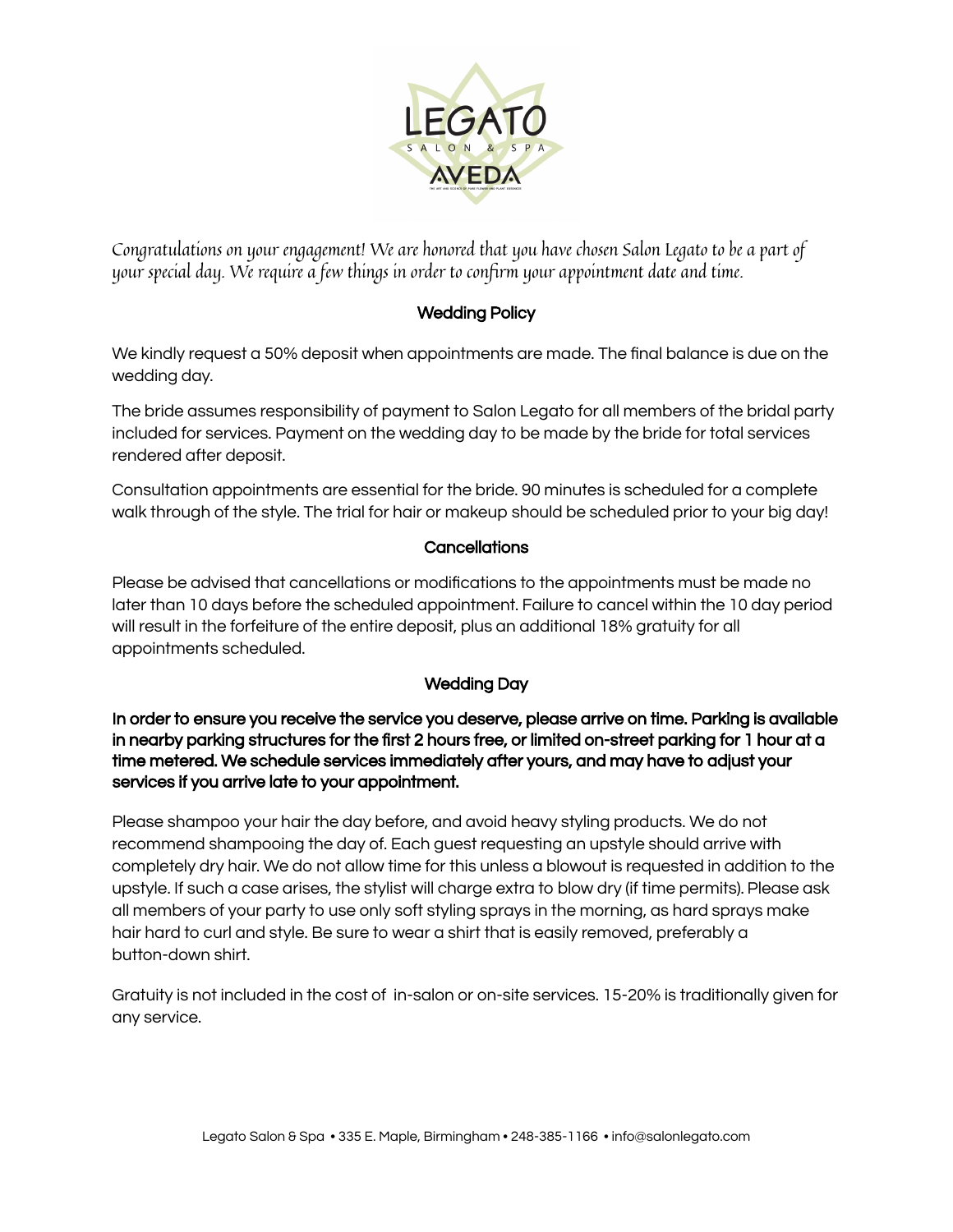| In Salon Pricing                                                           |           |
|----------------------------------------------------------------------------|-----------|
| <b>Bride Trial</b>                                                         | \$75-90   |
| <b>Bride Style</b>                                                         | $$75-125$ |
| <b>Bridal Party Style</b>                                                  | \$75      |
| Shampoo & Blow Dry<br>(above shoulder-length hair, light styling included) | \$40-65   |
| <b>Full Makeup</b>                                                         | \$65      |
| Eyelashes                                                                  | $$20-25$  |
| <b>Eyes-only Application</b>                                               | $$35-40$  |
| Eyebrow Shaping & Lip Wax                                                  | \$35      |
| Bikini & Underarm Wax                                                      | \$64      |
| Brazilian & Underarm Wax                                                   | \$89      |

While we try our absolute best to quote you an exact price, please note:

- ❖ Prices may vary depending on thickness and length of hair or any additional hair pieces.
- ❖ Hairstylists may add a surcharge for intricate hairstyling or braiding requests.
- ❖ Any makeup purchased is not included in these prices.
- ❖ Artificial eyelash applications are not included in the full makeup price.
- ❖ Blow drying wet or damp hair is not included in either the timing or the pricing of an up style, partial up style, or full iron curl. There will be an additional charge of \$25-40 for blow drying, if time permits.
- ❖ Gratuity is not included in these prices.

## **On Site Pricing**

| <b>Bride Hair</b>        | \$150 |
|--------------------------|-------|
| <b>Bridal Makeup</b>     | \$150 |
| <b>Bridesmaid Hair</b>   | \$100 |
| <b>Bridesmaid Makeup</b> | \$100 |